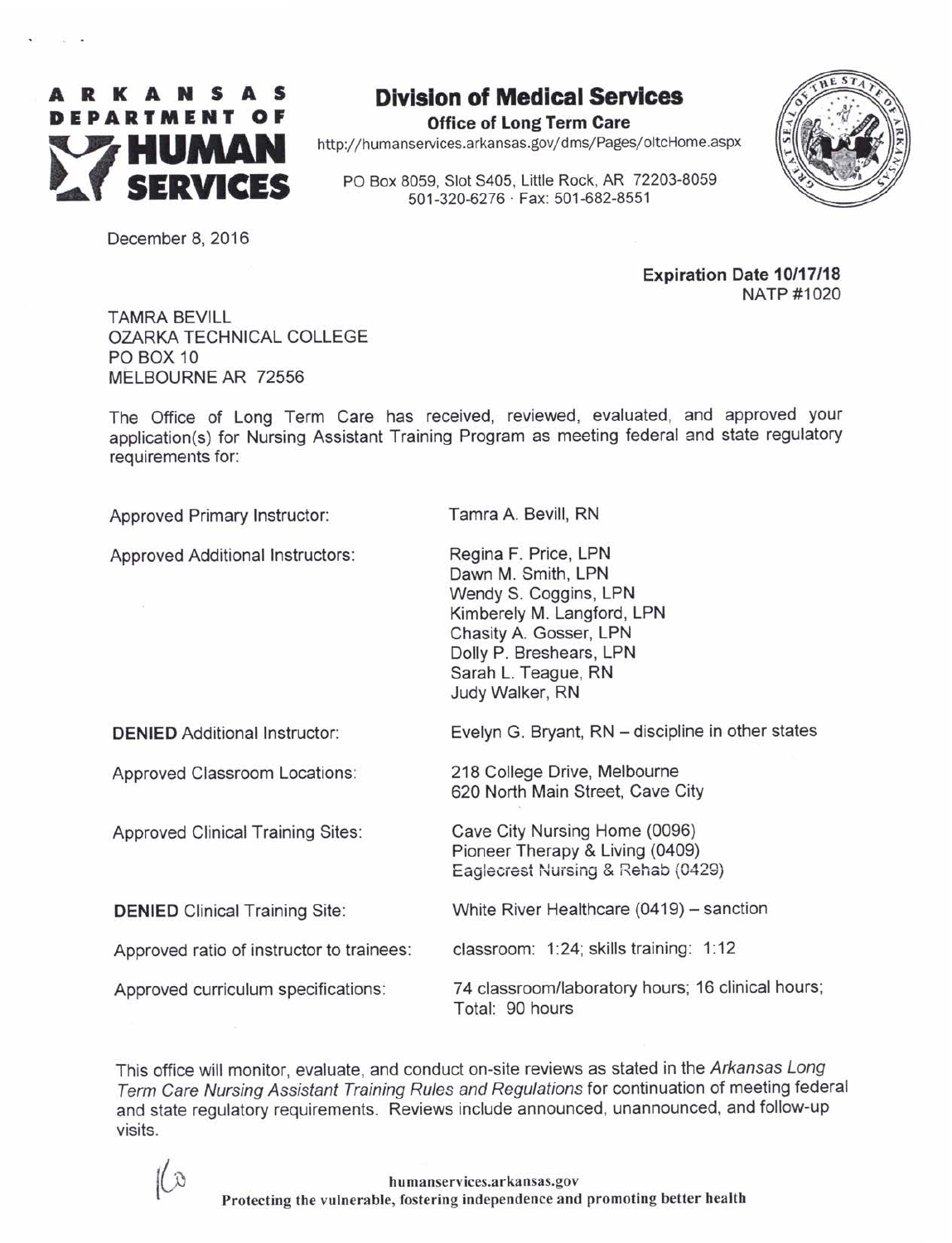$\sim$   $\sim$ 

 $\ddot{\phantom{0}}$ 

Should you have any questions or if we may be of assistance, please contact this office at (501) 320-6276.

Sincerely,  $k$ 

Wictoria Ollison, RY

Victoria Ollisoh, RN Nursing Assistant Training Programs Office of Long Term Care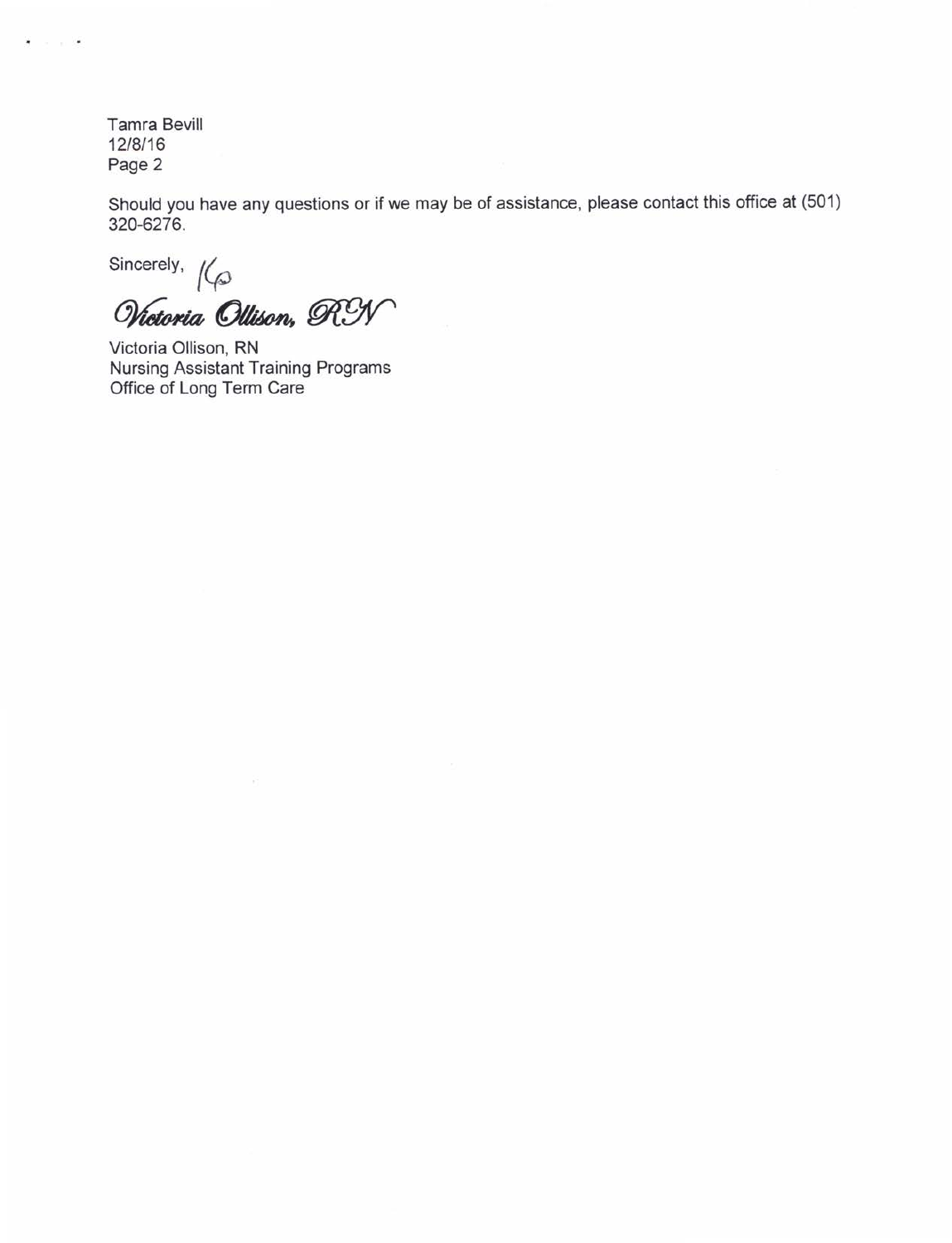

 $\ddot{\phantom{a}}$ 

Office of Long Term Care http://humanservices.arkansas.gov/dms/Pages/oltcHome.aspx

PO Box 8059, Slot S405, Little Rock, AR 72203-8059 501-320-6276 ' Fax: 501-682-8551



December 8, 2016

Expiration Date 10/17/18 NATP #1303

TAMRA BEVILL OZARKA TECHNICAL COLLEGE PO BOX 10 MELBOURNE AR 72556

The Office of Long Term Care has received, reviewed, evaluated, and approved your application(s) for Nursing Assistant Training Program as meeting federal and state regulatory requirements for:

Approved Primary Instructor:

Approved Additional lnstructors:

Tamra A. Bevill, RN

Regina F. Price, LPN Dawn M. Smith, LPN Wendy S. Coggins, LPN Kimberely M. Langford, LPN Chasity A. Gosser, LPN Dolly P. Breshears, LPN Sarah L. Teague, RN Judy Walker, RN

64 College Drive, Ash Flat

DENIED Additional Instructor:

Approved Classroom Location:

Approved Clinical Training Sites:

Cave City Nursing Home (0096) Pioneer Therapy & Living (0409) Eaglecrest Nursing & Rehab (0429) Ash Flat Nursing & Rehab (0004) Southfork River Therapy & Living (0405)

White River Healthcare (0419) - sanction DENIED Clinical Training Site:

classroom: 1:24; skills training: 1:12 Approved ratio of instructor to trainees:

Approved curriculum specifications:

74 classroom/laboratory hours; 16 clinical hours; Total: 90 hours

Evelyn G. Bryant, RN - discipline in other states

This office will monitor, evaluate, and conduct on-site reviews as stated in the Arkansas Long Term Care Nursing Assistant Training Rules and Regulations for continuation of meeting federal and state regulatory requirements. Reviews include announced, unannounced, and follow-up visits.  $\sqrt{1}$ 

> humanservices.arkansas.gov Protecting the vulnerable, fostering independence and promoting better health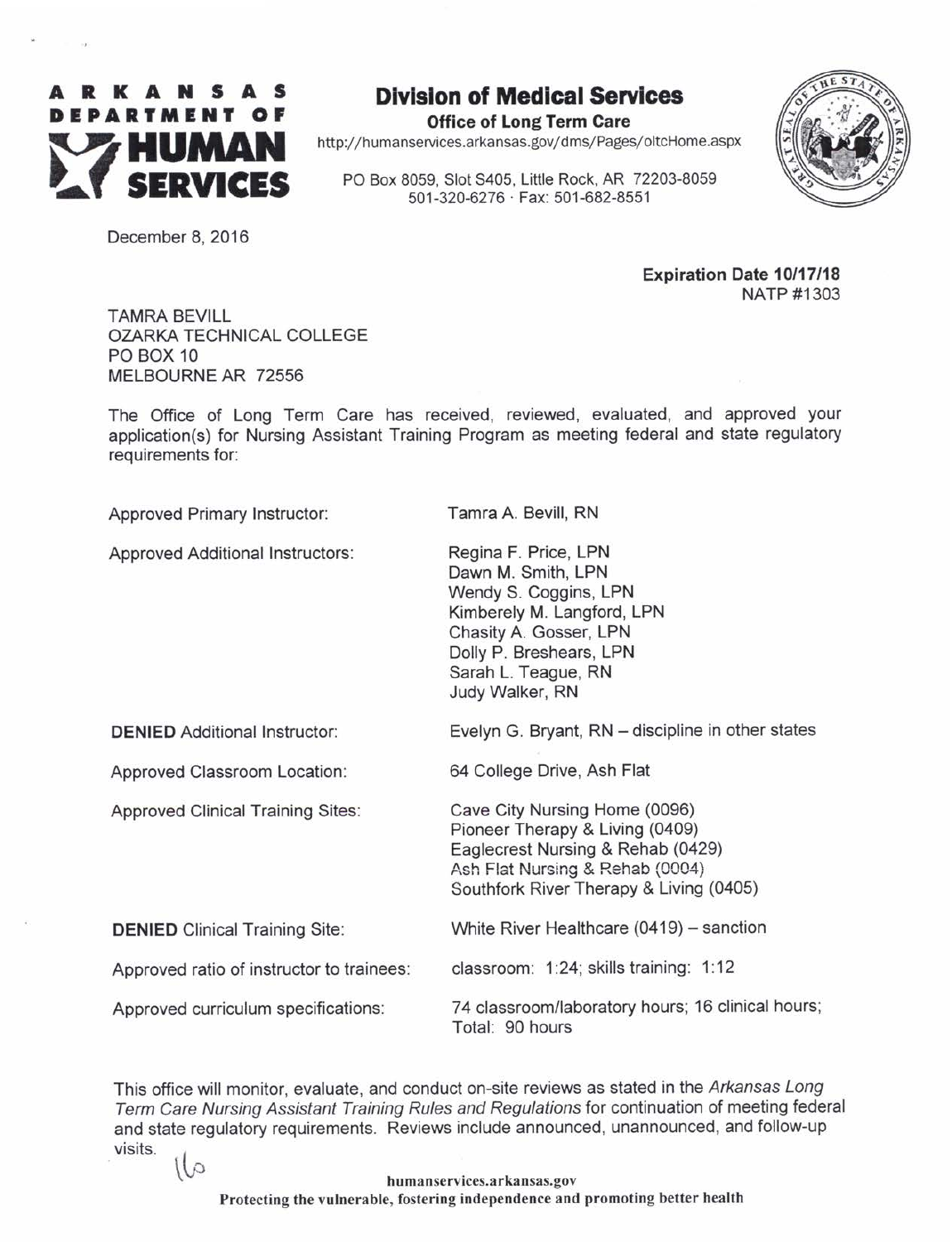¥,

Should you have any questions or if we may be of assistance, please contact this office at (501) 320-6276.

Sincerely,  $\frac{1}{100}$ 

Wictoria Ollison, RN

Victoria Ollison, RN Nursing Assistant Training Programs Office of Long Term Care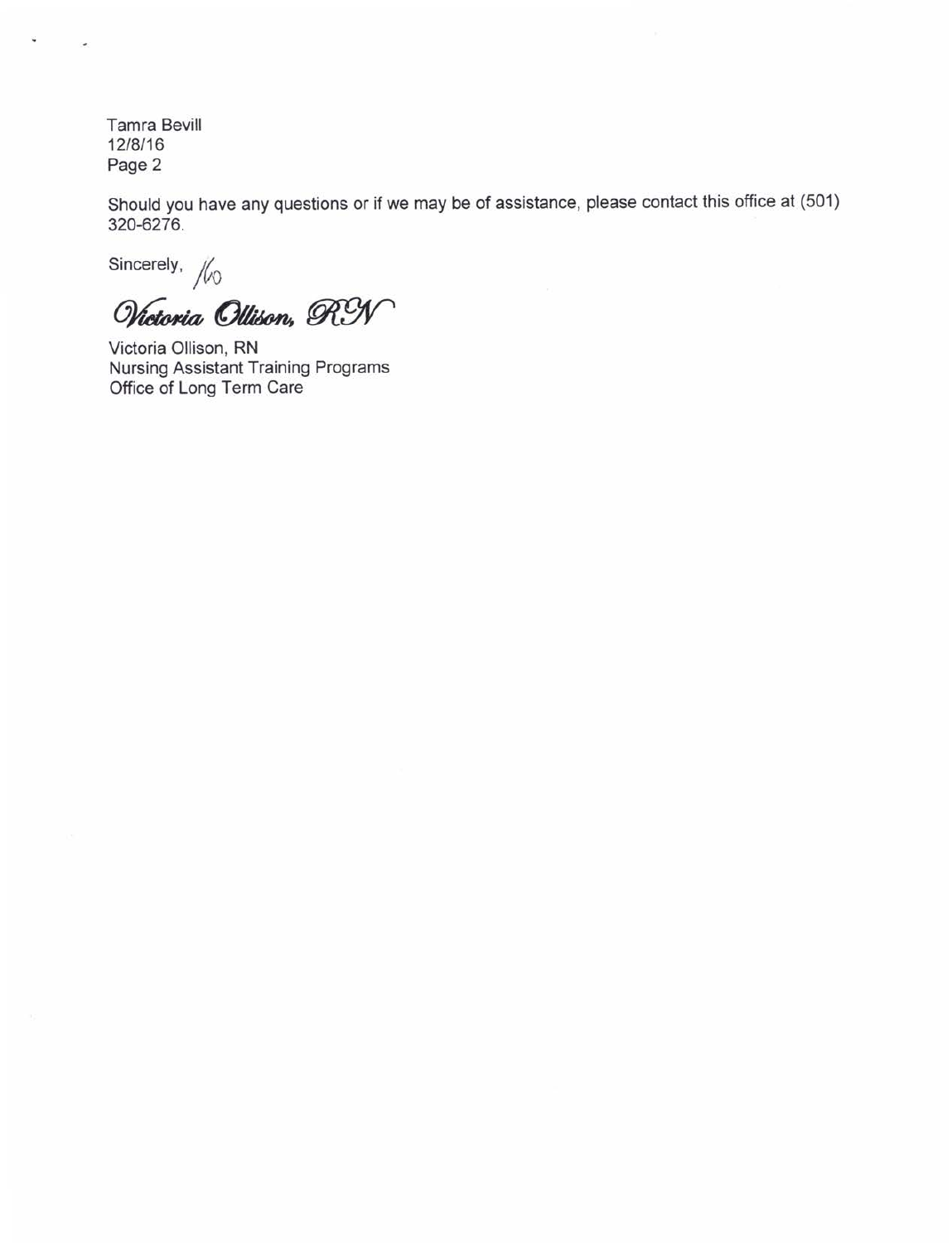

### **Division of Medical Services**

Office of Long Term Care http://humanservices.arkansas.gov/dms/Pages/oltcHome.aspx

PO Box 8059, Slot S405, Little Rock, AR 72203-8059 501-320-6276 ' Fax: 501-682-8551

64 College Drive, Ash Flat

Wood-Lawn Heights (0081)



December 8, 2016

Expiration Date 10/17/18 NATP #1303

TAMRA BEVILL OZARKA TECHNICAL COLLEGE PO BOX 1O MELBOURNE AR 72556

The Office of Long Term Care has received, reviewed, evaluated, and approved your application(s) for Nursing Assistant Training Program as meeting federal and state regulatory requirements for:

Approved Classroom Location:

Approved Clinical Training Site:

Approved ratio of instructor to trainees:

Approved curriculum specifications:

classroom: 1:24; skills training: 1:12 74 classroom/laboratory hours; 16 clinical hours;

Total: 90 hours

This office will monitor, evaluate, and conduct on-site reviews as stated in the Arkansas Long Term Care Nursing Assistant Training Rules and Regulations for continuation of meeting federal and state regulatory requirements. Reviews include announced, unannounced, and follow-up visits.

Should you have any questions or if we may be of assistance, please contact this office at (501) 320-6276.

Sincerely,  $\mathcal{L}_{3}$ 

Victoria Ollison. R.

Victoria Ollison, RN Nursing Assistant Training Programs Office of Long Term Care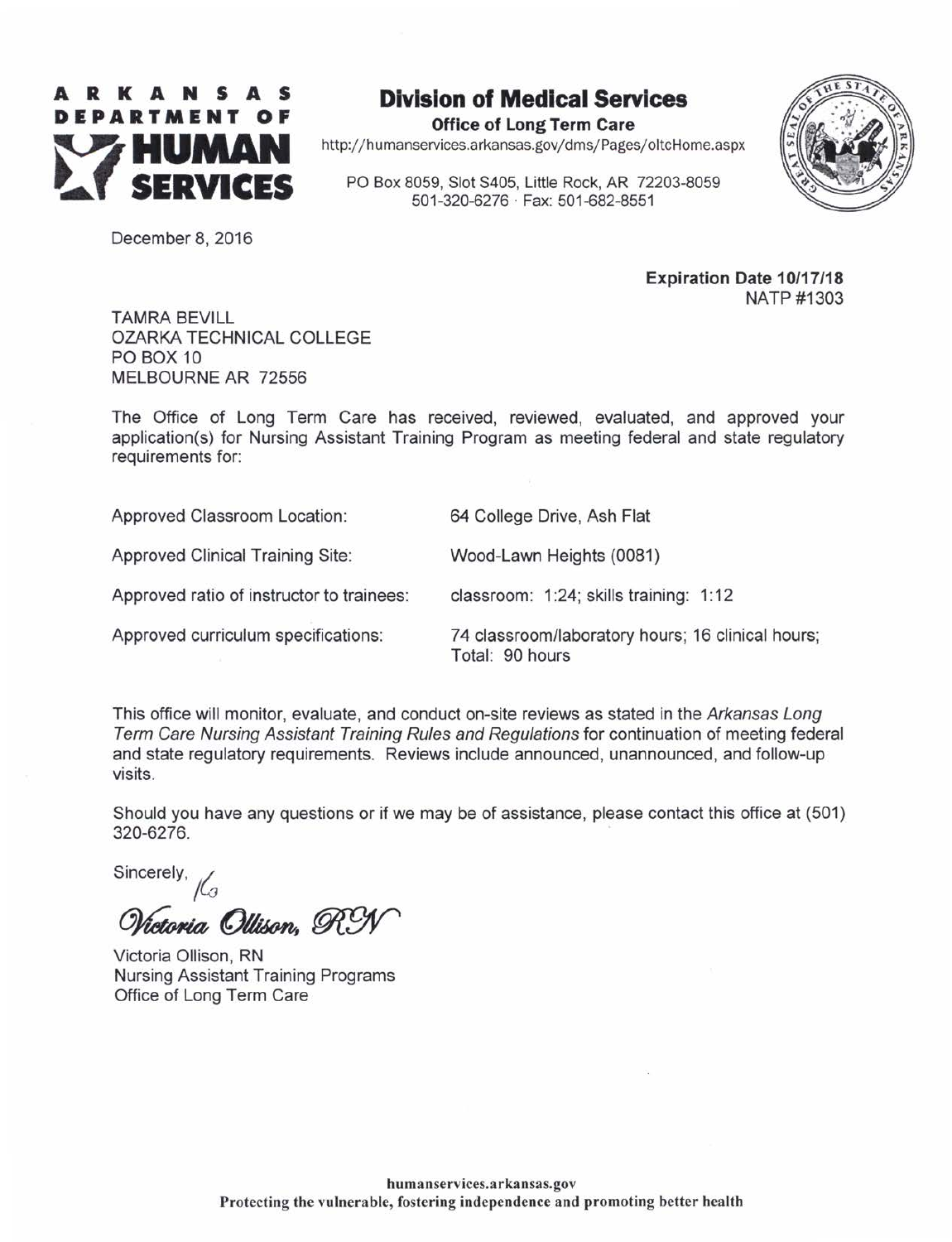

# Dlvlslon of Medlcal Servlces

Office of Long Term Gare http://humanservices.arkansas.gov/dms/Pages/oltcHome.aspx

PO Box 8059, Slot S405, Little Rock, AR 72203-8059 501-320-6276 ' Fax: 501-682-8551



December 8, 2016

Expiration Date 10/17/18 NATP #1304

TAMRA BEVILL OZARKA TECHNICAL COLLEGE PO BOX 10 MELBOURNE AR 72556

The Office of Long Term Care has received, reviewed, evaluated, and approved your application(s) for Nursing Assistant Training Program as meeting federal and state regulatory requirements for:

Approved Primary Instructor:

Approved Additional Instructors:

Tamra A. Bevill, RN

Regina F. Price, LPN Dawn M. Smith, LPN Wendy S. Coggins, LPN Kimberely M. Langford, LPN Chasity A. Gosser, LPN Dolly P. Breshears, LPN Sarah L. Teague, RN Judy Walker, RN

DENIED Additional Instructor:

Approved Classroom Location:

Approved Clinical Training Sites:

DENIED Clinical Training Site:

Ash Flat Nursing & Rehab (0004) Southfork River Therapy & Living (0405)

520 Archer Street, Mammoth Spring

Eaglecrest Nursing & Rehab (0429)

White River Healthcare (0419) - sanction

Approved ratio of instructor to trainees: classroom: 1:24; skills training: 1:12

Approved curriculum specifications.

74 classroom/laboratory hours; 16 clinical hours; Total: 90 hours

Evelyn G. Bryant, RN - discipline in other states

This office will monitor, evaluate, and conduct on-site reviews as stated in the Arkansas Long Term Care Nursing Assistant Training Rules and Regulations for continuation of meeting federal and state regulatory requirements. Reviews include announced, unannounced, and follow-up visits.

 $\omega$ 

hu manservices.arkansas. gov Protecting the vulnerable, fostering independence and promoting better health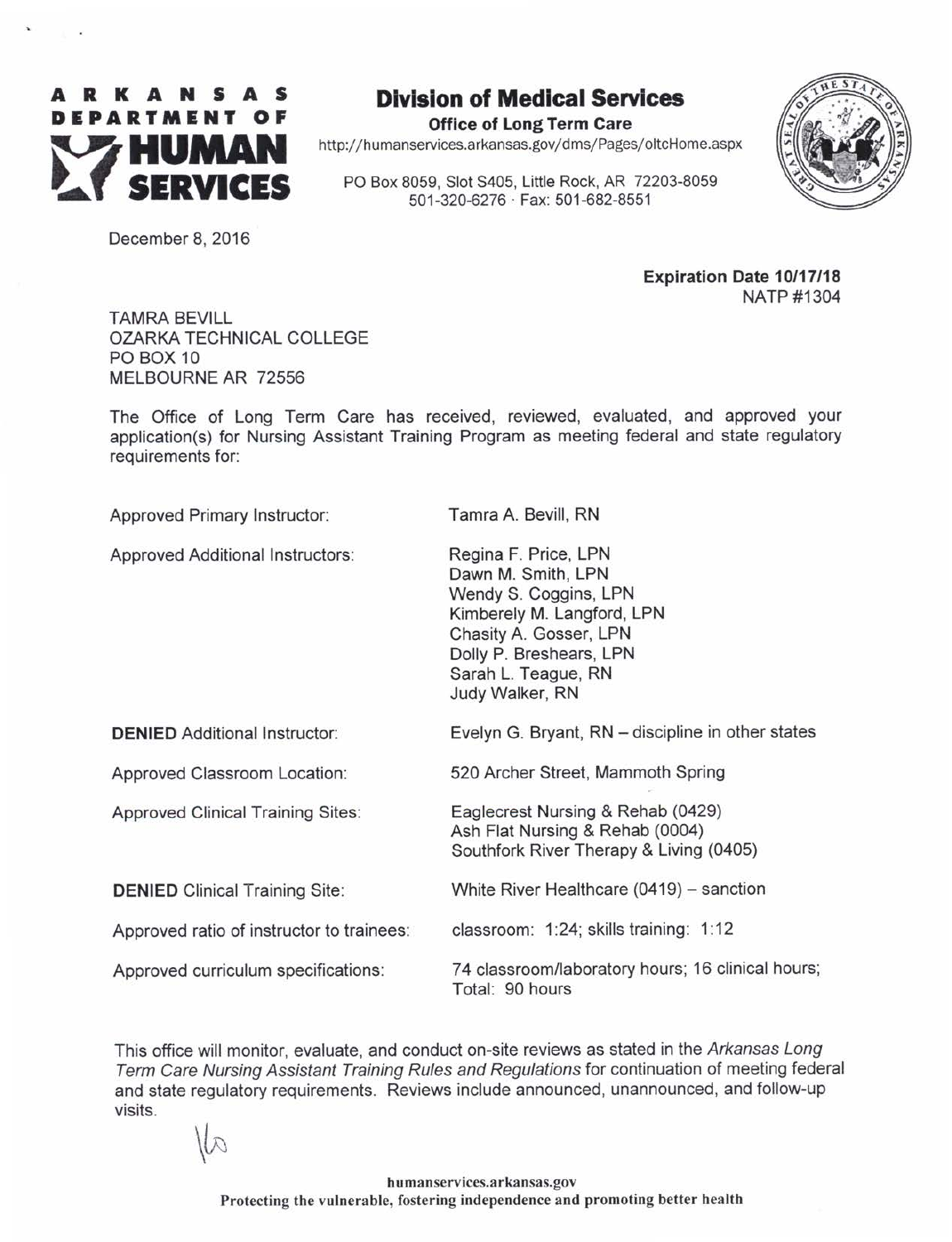¥

 $\ddot{\phantom{1}}$ 

Should you have any questions or if we may be of assistance, please contact this office at (501) 320-6276.

Sincerely,  $\iota$ 

Wictoria Ollison, RY

Victoria Ollison, RN Nursing Assistant Training Programg Office of Long Term Care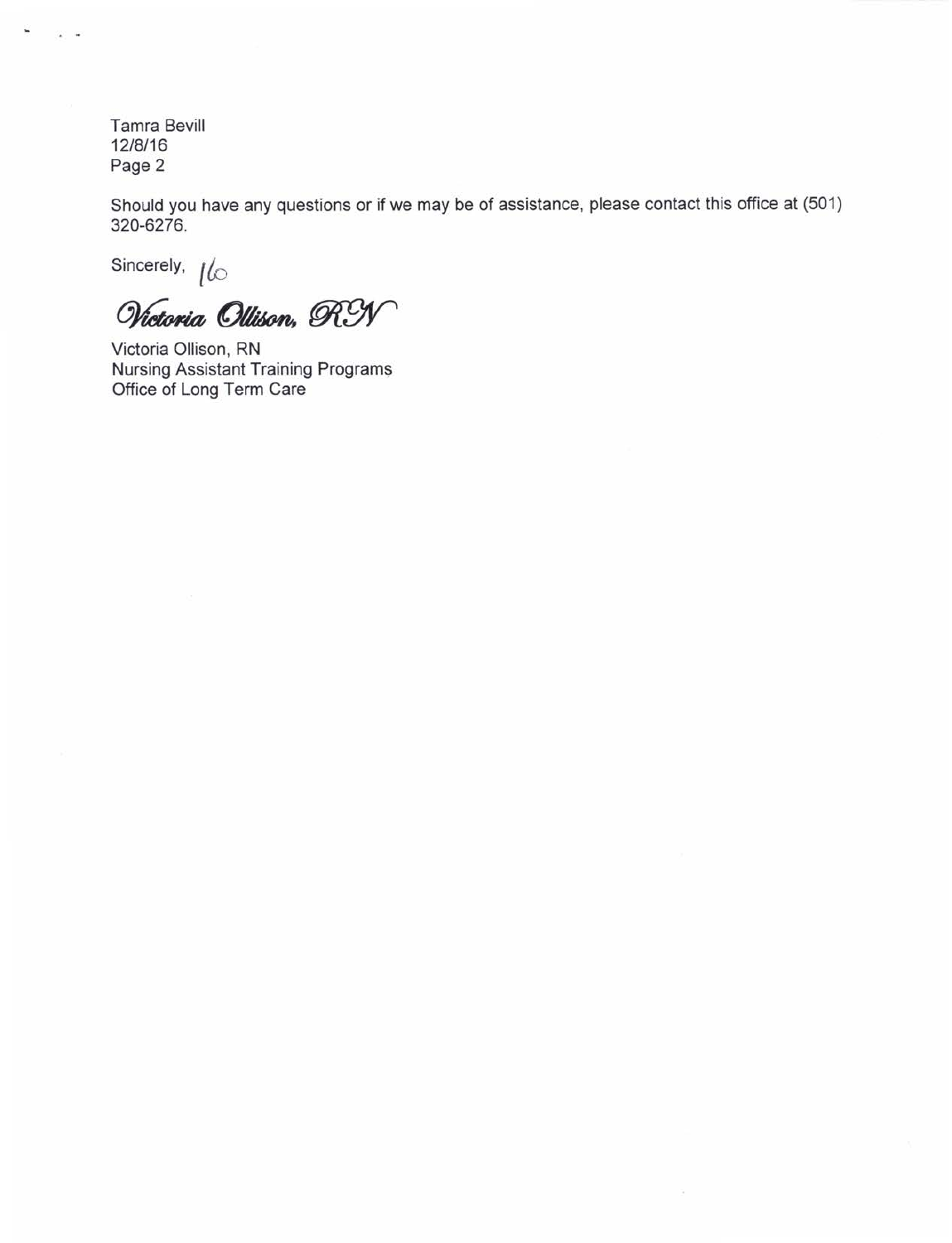

# Dlvlslon of Medlcal Servlces

Office of Long Term Care http://humanservices.arkansas.gov/dms/Pages/oltcHome.aspx

PO Box 8059, Slot 5405, Little Rock, AR 72203-8059



December 8, 2016

Expiration Date 10/17/18 NATP #1235

TAMRA BEVILL OZARKA TECHNICAL COLLEGE PO BOX 1O MELBOURNE AR 72556

The Office of Long Term Care has received, reviewed, evaluated, and approved your application(s) for Nursing Assistant Training Program as meeting federal and state regulatory requirements for:

Approved Primary Instructor:

Approved Additional Instructors:

Tamra A. Bevill, RN

Regina F. Price, LPN Dawn M. Smith, LPN Wendy S. Coggins, LPN Kimberely M. Langford, LPN Chasity A. Gosser, LPN Dolly P. Breshears, LPN Sarah L. Teague, RN Judy Walker, RN

1800 Ozarka Drive, Mountain View

Pioneer Therapy & Living (0409)

| <b>DENIED</b> Additional Instructor: |  |
|--------------------------------------|--|
|--------------------------------------|--|

Approved Classroom Location:

Approved Clinical Training Sites:

DENIED Clinical Training Site:

Approved ratio of instructor to trainees:

Approved curriculum specifications:

74 classroom/laboratory hours; 16 clinical hours; Total: 90 hours

Evelyn G. Bryant, RN - discipline in other states

Highlands of Mt View Therapy & Living (0405)

White River Healthcare  $(0419)$  - sanction

classroom: 1:24; skills training: 1:12

This office will monitor, evaluate, and conduct on-site reviews as stated in the Arkansas Long Term Care Nursing Assistant Training Rules and Regulations for continuation of meeting federal and state regulatory requirements. Reviews include announced, unannounced, and follow-up visits.

 $\infty$